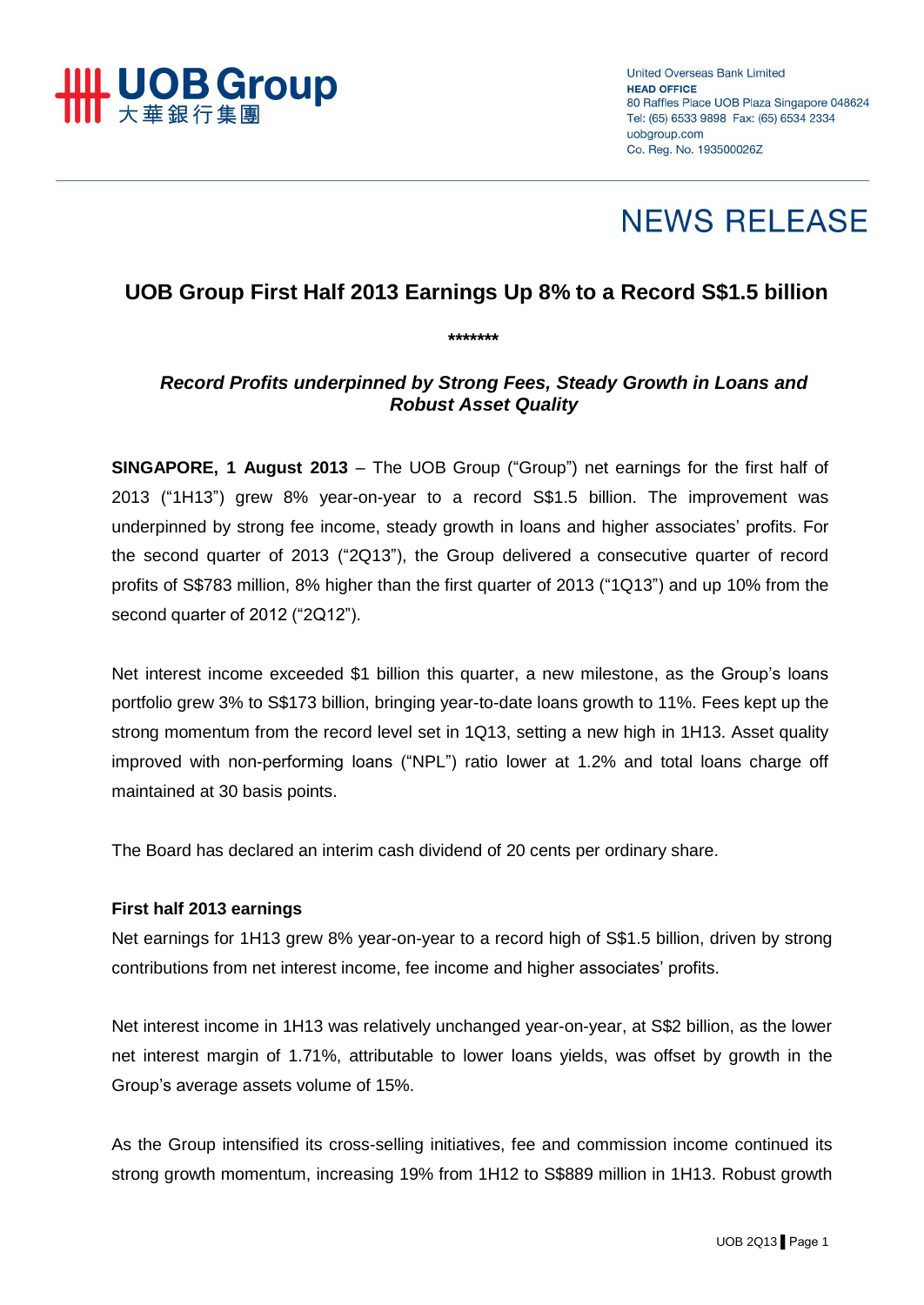was registered in corporate finance-related activities, wealth management, fund management and loans-related activities.

Share of associates' profits grew from S\$49 million to S\$125 million year-on-year, attributable to gains from the sale of investment securities.

#### **Second quarter 2013 earnings**

The Group posted a consecutive record quarter of net earnings of S\$783 million in 2Q13, contributed by higher net interest income, increased associates' profits and lower impairment charges.

Net interest income achieved a new milestone, crossing the \$1 billion mark in 2Q13. The increase of 5% quarter-on-quarter was supported by higher loans volume and an improvement of 1 basis point in net interest margin to 1.71%. Despite loans yield remaining under pressure due to intense competition, the reversal of the declining net interest margin trend was achieved through an improved assets mix and lower cost of funds.

Keeping up with the strong fee momentum from the record level set in 1Q13, 2Q13 fee income remained robust at S\$436 million, driven mainly by fees from trade-related, credit card and wealth management products. Amid volatile market conditions, trading and investment income declined to S\$99 million mainly due to loss on the sale of securities.

Share of associates' profit increased to S\$101 million in 2Q13, bolstered by gains from sale of investment securities.

Compared with 2Q12, Group net earnings rose 10% to S\$783 million. The profit growth was boosted by higher contribution from fee income and associates' profit, as well as lower impairment charges. Net interest income grew 4% to S\$1 billion due to higher loans volume. Fee income increased 13% to S\$436 million mainly from investment-related and fund management activities. Trading and investment income was lower at S\$99 million due to loss on sale of securities. Total impairment charges declined 29% to S\$75 million with lower individual impairment.

#### **Strong balance sheet and capital position**

Gross customer loans increased 15% from a year ago to S\$173 billion, while deposits grew 12% to S\$189 billion. The Group's loans-to-deposits ratio rose to 89.9% as the Group rebalanced its balance sheet mix and diversified its funding sources.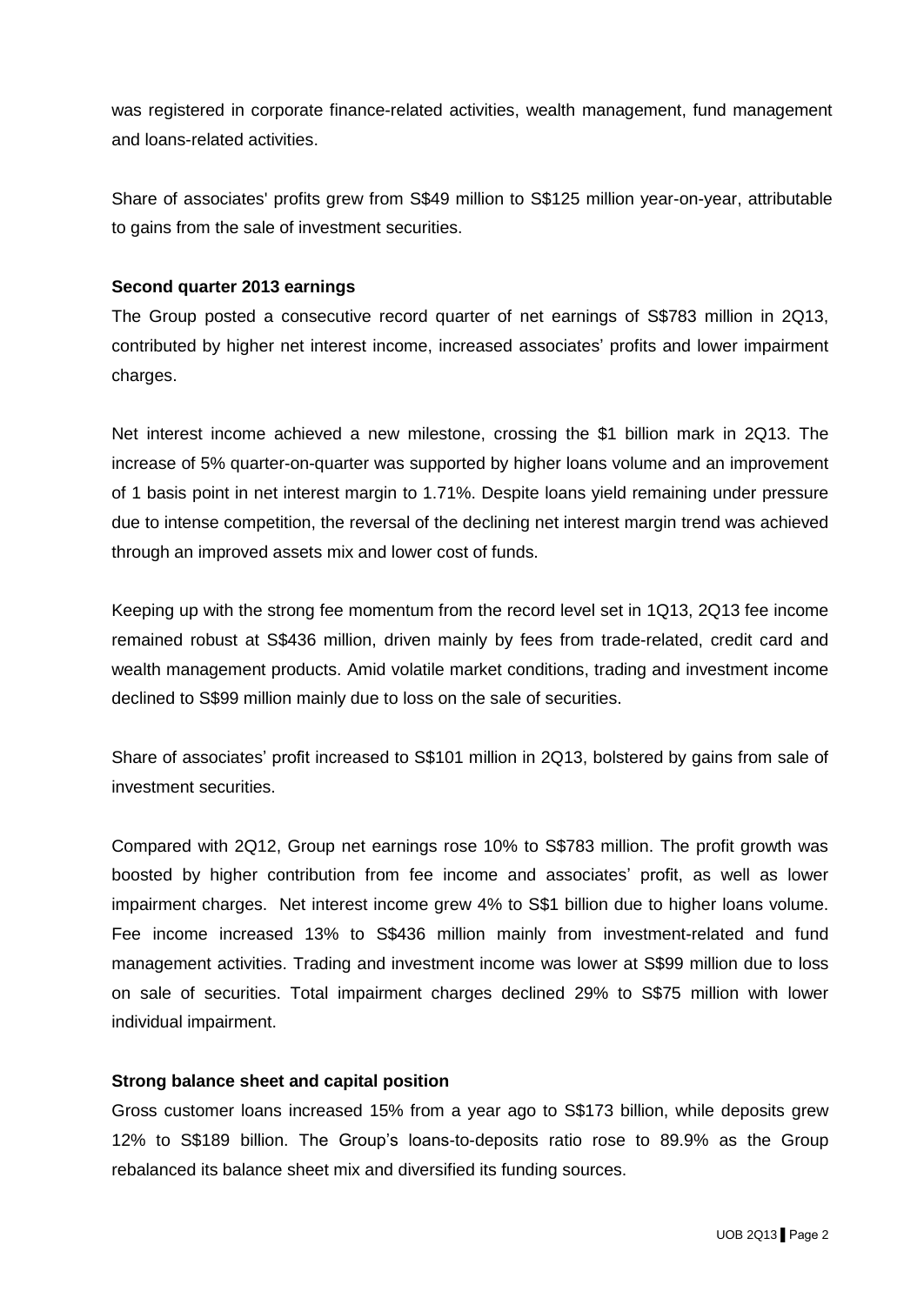The Group's regional branch network continues to underpin its funding capabilities, with deposits growth in the key regional markets keeping pace with loans growth, resulting in the loans-to-deposits ratio of each regional subsidiary remaining below 100%.

US dollar loans-to-deposits ratio remained stable at 88.2% as US dollar loans continued to be funded primarily by deposits. To further strengthen the Group's funding base, S\$1.9 billion was issued under the US commercial paper programme in 1H13.

The Group's asset quality stayed resilient. Individual impairment charges were S\$28 million in 1H13, significantly lower than S\$160 million in 1H12. Total loans charge off rate remained at 30 basis points, while NPL ratio improved to 1.2% as compared with 1.4% a year ago.

Shareholders' equity rose 8% year-on-year to S\$26 billion, largely contributed by higher retained earnings as well as improved valuation on the investment portfolio. Annualised return on shareholders' equity for 1H13 stood at 12.4%.

The Group remained well capitalised with Common Equity Tier 1 and Total Capital Adequacy Ratios at 13.6% and 17.2% respectively as at 30 June 2013, well above the minimum ratios required by the Monetary Authority of Singapore.

# **CEO's statement**

Mr Wee Ee Cheong, the UOB Group's Deputy Chairman and Chief Executive Officer, said: "We are pleased to have delivered another record set of results, with both profits and fees reaching new highs in the first half of 2013. Our performance was underpinned by steady contribution from our core business and customer franchise, as we continue to build capabilities for long-term growth.

"While recent talks about QE tapering in the US have led to market volatility, the US economic outlook has improved, which is a positive development for this part of the world. Policy makers regionally have also introduced preemptive measures to manage asset price inflation and consumer leverage. With our strong capital and balance sheet, we are confident of riding out any uncertainty ahead.

"Asia's long-term fundamentals remain sound, backed by expanding intra-regional business flows and rising consumer affluence. With our integrated regional network and disciplined approach to growth, we are well placed to seize opportunities in the evolving banking landscape ahead."

- ends -